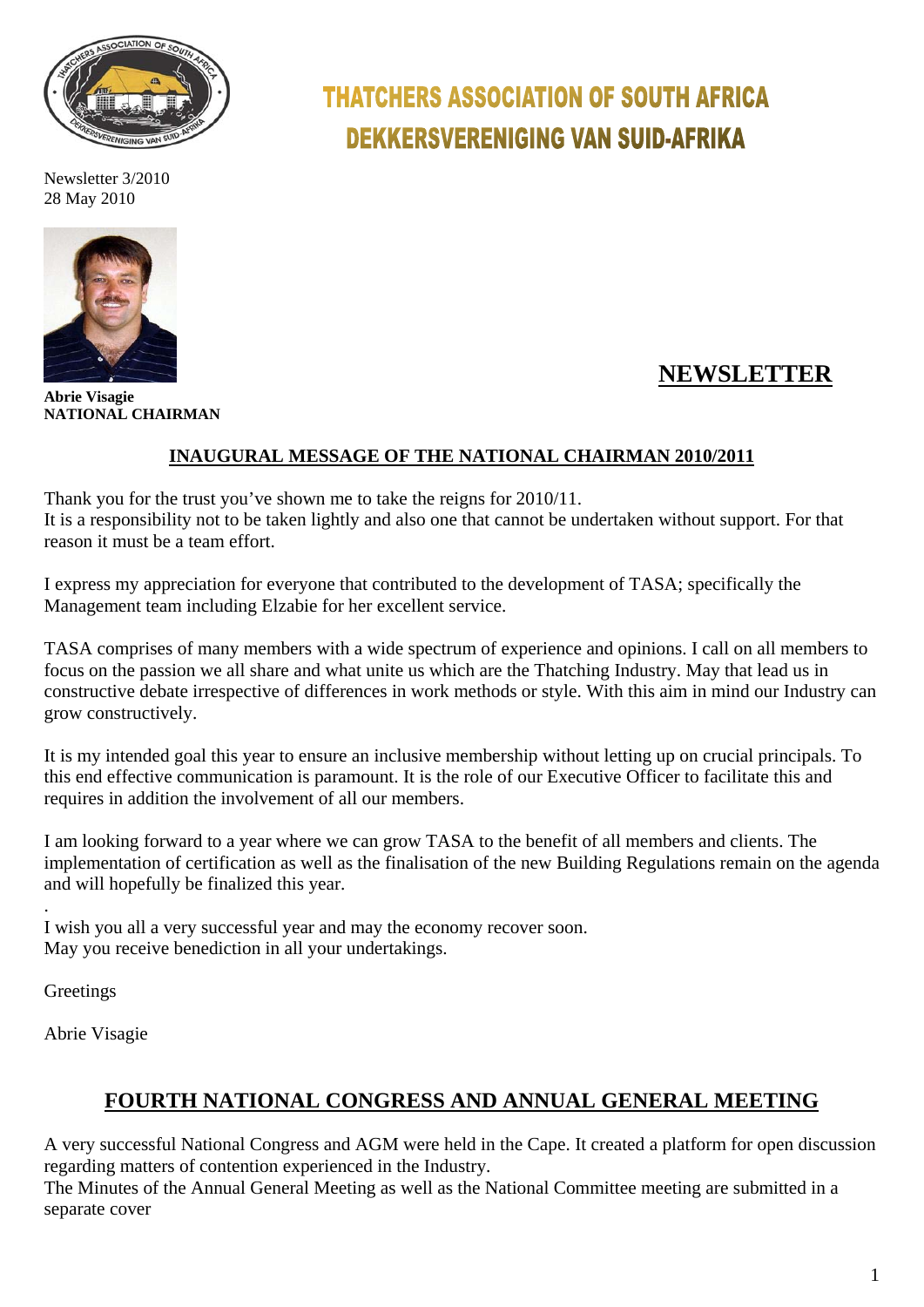# **NATIONAL THATCH ROOF CONSTRUCTION COMPETITION**

Archwood Protection Services donated a floating trophy for both categories. The winners also received a framed certificate as well as R4 000. Archwood Protection Services was the main sponsor and sponsored all the prizes of the different competitions.



 **Biggarsberg Thatchers Hoffmans Thatching Specialists WINNER: MOST AESTHETIC STRUCTURE** 











*Mr Bertus Nieuwenhuis of Recon Thatchers' entry received an honourable mention*

## **NATIONAL PHOTO COMPETITION FOR TASA MEMBERS AND COMPETITION FOR ARCHITECTS**

Results of the above will be published in the next Newsletter. All results of all competitions will be available on the TASA website

The three judges of the competitions were: Messrs Mike Hull (Civil- and Structural Engineer), Gerrit Steyn (Civil Engineer) and Me Liesl Schoonraad (Architect).

## **CUTTING OF IMMATURE GRASS DURING THE GROWING SEASON**

A Notice regarding the above will be sent to all members for their attention and information. At the AGM it was decided that TASA dissociates itself from this practice and does not support it.